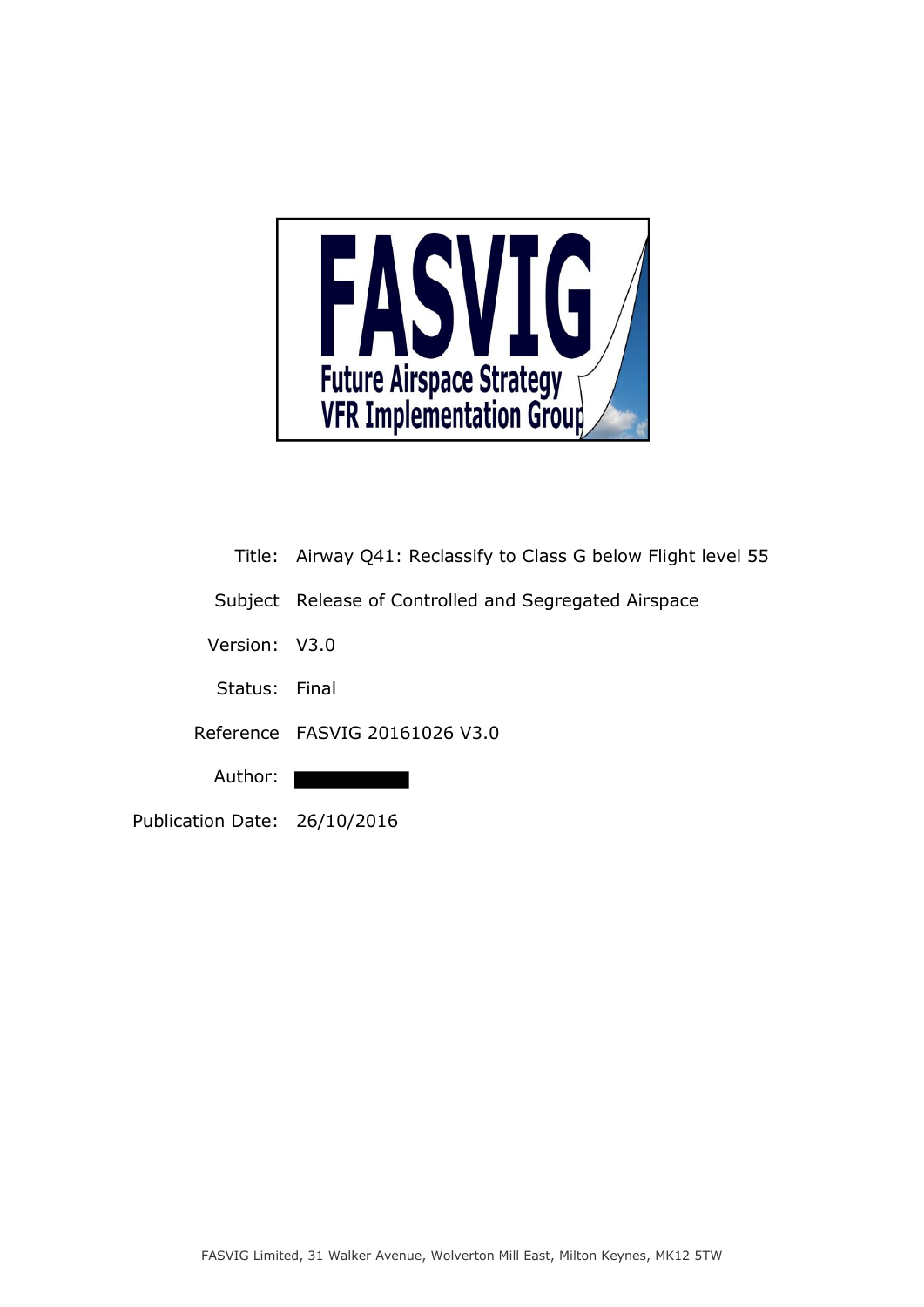

# **Contents**

- 1. Executive Summary
- 2. Description of the change
- 3. Rationale for the change
- 4. History of the Change Process
- 5. Evidence of the safety and operational impact
- 6. Likely activity that might be experienced in the released airspace
- 7. Environmental Statement
- 8. Arrangements with adjacent aerodromes
- 9. Implementation timelines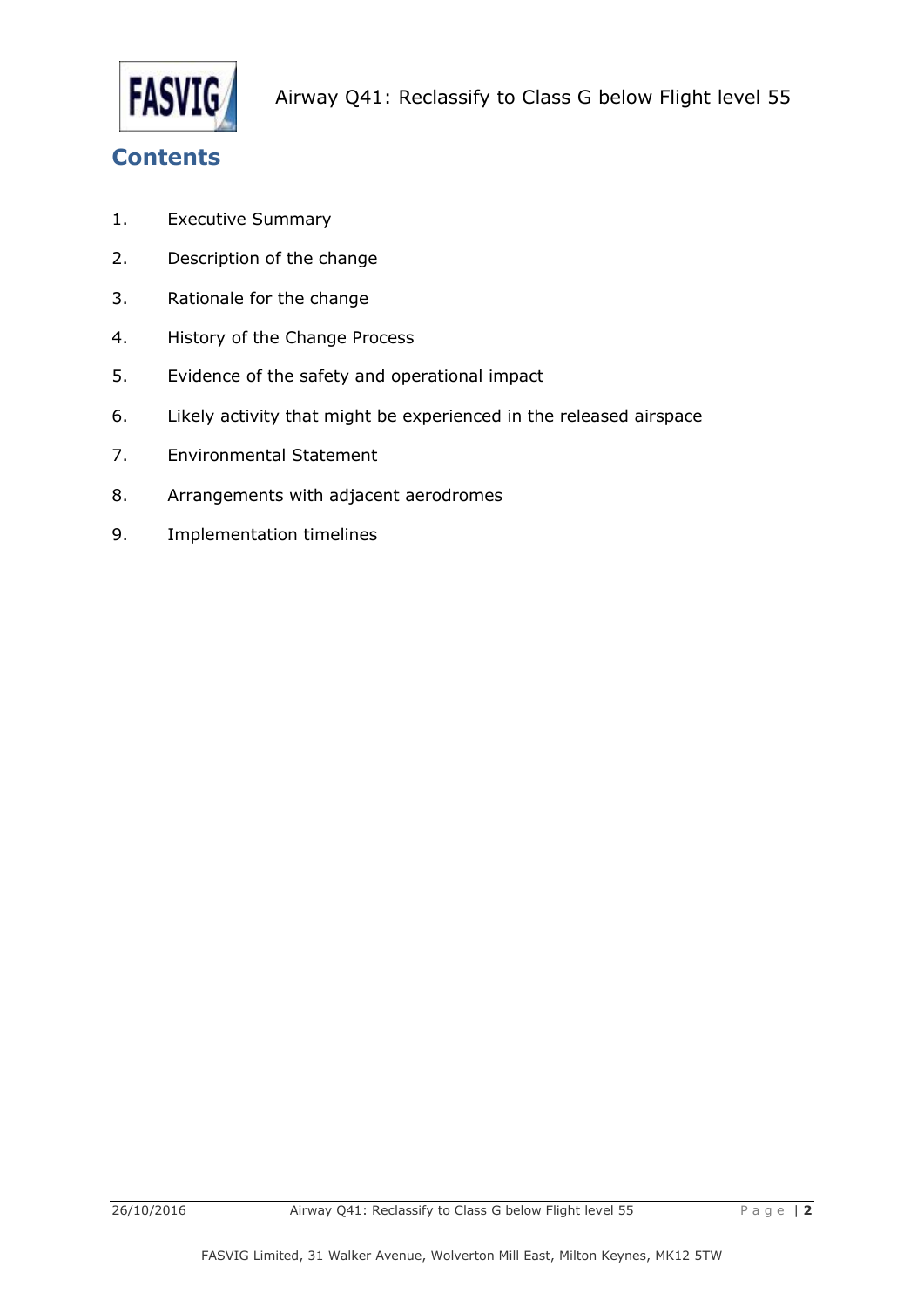

#### **1 Executive Summary**

1.1 Following a review of underutilised airspace, FASVIG concluded that with the withdrawal of Islander aircraft from the Channel Islands to mainland UK routes, Airway Q41 no longer needs a base as low as FL35 between THRED and ORTAC. Having consulted positively with Aurigny Airways, other Q41 users, ANSPs and interested parties, FASVIG proposes that the base is raised to FL55 between those waypoints.

### **2 Description of the change**

2.1 It is proposed that the base level of Airway Q41 is changed from FL35 to FL55 between ORTAC and THRED.

2.3. Bournemouth ATS and Plymouth Radar would provide a radar service to traffic in the newly released Class G airspace within their area of coverage as they do today. Jersey ATS would offer a FIS service north of ORTAC but also has radar coverage well to the north.

### **3 Rationale for the change**

3.1 NEDUL/ORTAC is a popular route for GA aircraft to and from the south coast of England to the Channel Islands and to France. Airway Q41, which follows this route, is Class A airspace above FL35 so neither VFR flight, nor IFR flight with a restricted instrument rating  $(IR(R))$  or IMC rating are possible within the airspace. As a consequence, the vast majority of GA traffic must either route through a narrow (2.8NM) gap between danger area D036 and airway Q41, or fly below FL 35. The former carries the risk of inadvertent intrusion either into an active danger area or an airway, and the latter carries unnecessary risks associated with low-level flight over the sea for a substantial distance. Alternatively, aircraft flying to or from the Cherbourg Peninsula may follow the "recommended VFR Route" which is depicted on VFR charts and which penetrates D036. For some years, GA pilots have expressed concern about this airspace arrangement.

3.2 Commercial Air Transport use of the lower levels of Q41 has been slight, with approximately 6 flights daily by Aurigny Air Services Trislander aircraft. However, the Trislander aircraft on these routes have now been replaced by Do228 aircraft which can fly higher.

3.3 The alternative preferred FASVIG solution was to change the classification of Q41 to Class G below FL75 but, in addition to further objections to that it was clear that Do228 aircraft departing Alderney would have difficulty reaching FL80 by ORTAC. Aurigny helpfully agreed that they would manage to reach FL60 so would support a base of FL55. This matched the NATS alternative proposal so FASVIG adopted the commonly agreed alternative to raise the base of Q41 to FL55 and this is now the basis of the FASVIG RCSA proposal.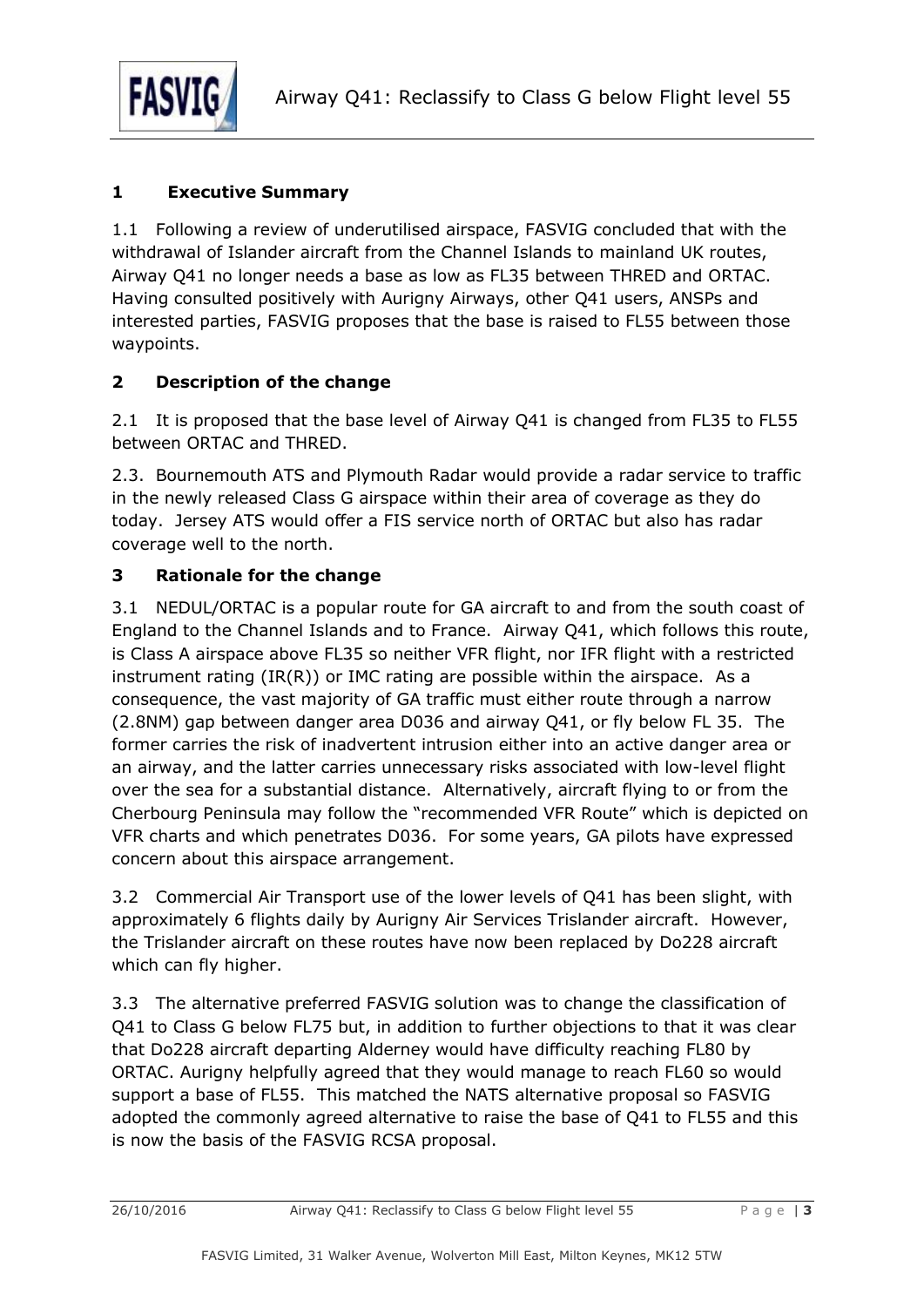

3.4 Other users of this airspace include several Flying Training Organisations (FTOs) undertaking Instrument Rating (IR) training. Although some of these use Q41 below FL55 they would have the alternatives of routing above FL55, of flying outside CAS or conducting their training and testing in other airspace. It is our view that training and testing by FTOs does not, of itself, warrant the continued establishment of Class A airspace. None of the FTOs which replied directly opposed a base level of FL55.

3.5 Reclassification of the lower 2000 feet of this airway to class G would increase safety for GA aircraft transiting between the mainland and the Channel Islands by increasing glide distance and time available in the event of an engine failure, improving radar and radio coverage, and reduce the risk of infringements of the adjacent danger areas. Reduction of noise and of air pollution would occur as a consequence of aircraft operating at an increased altitude although as the section of Q41 under consideration lies entirely over the sea the direct impact on third parties would be minimal.

### **4 History of the Change Process**

4.1 FASVIG identified a number of options to improve the utilisation and safety of airspace between ORTAC and SAM including raising the base of Q41 to FL80 (subsequently revised to FL75), changing the classification to Class C or D below FL75 and changing control arrangements at the boundary of the Solent CTA. Two rounds of consultation were conducted, the first proposed to change the classification to Class D below FL80 (FL75) but NATS (NERL) would not control aircraft in Class D airspace and averred that control could not be delegated to another unit.

4.2 There is a fundamental issue here in that whilst airspace sharing is common in European airspace, the UK has established a segregation policy which reduces the capacity of our available airspace and excludes groups of airspace users. In this case IFR aircraft wanted the protection of CAS but because of the sole application of Class A in en-route airspace, VFR aircraft (and those IFR aircraft unable to access Class A) are excluded. There is a clear need for IFR and VFR aircraft to co-exist and share the airspace but sharing is prevented by national policy. FASVIG will pursue that policy matter separately.

4.3 The second consultation proposed raising the base to FL75 between ORTAC and NEDUL to remove the requirement for NERL to control aircraft in Class D but that resulted in several objections. However, the deciding factor was that although Aurigny Do228 aircraft departing Alderney could climb above FL55 by ORTAC, they could not reach FL80 because of the requirement slow rates of climb and descent for passenger comfort in unpressurised aircraft.

4.2 FASVIG decided to continue the CAP725 ACP process whilst it resolved the issues but to split off and submit an RCSA proposal to release the airspace below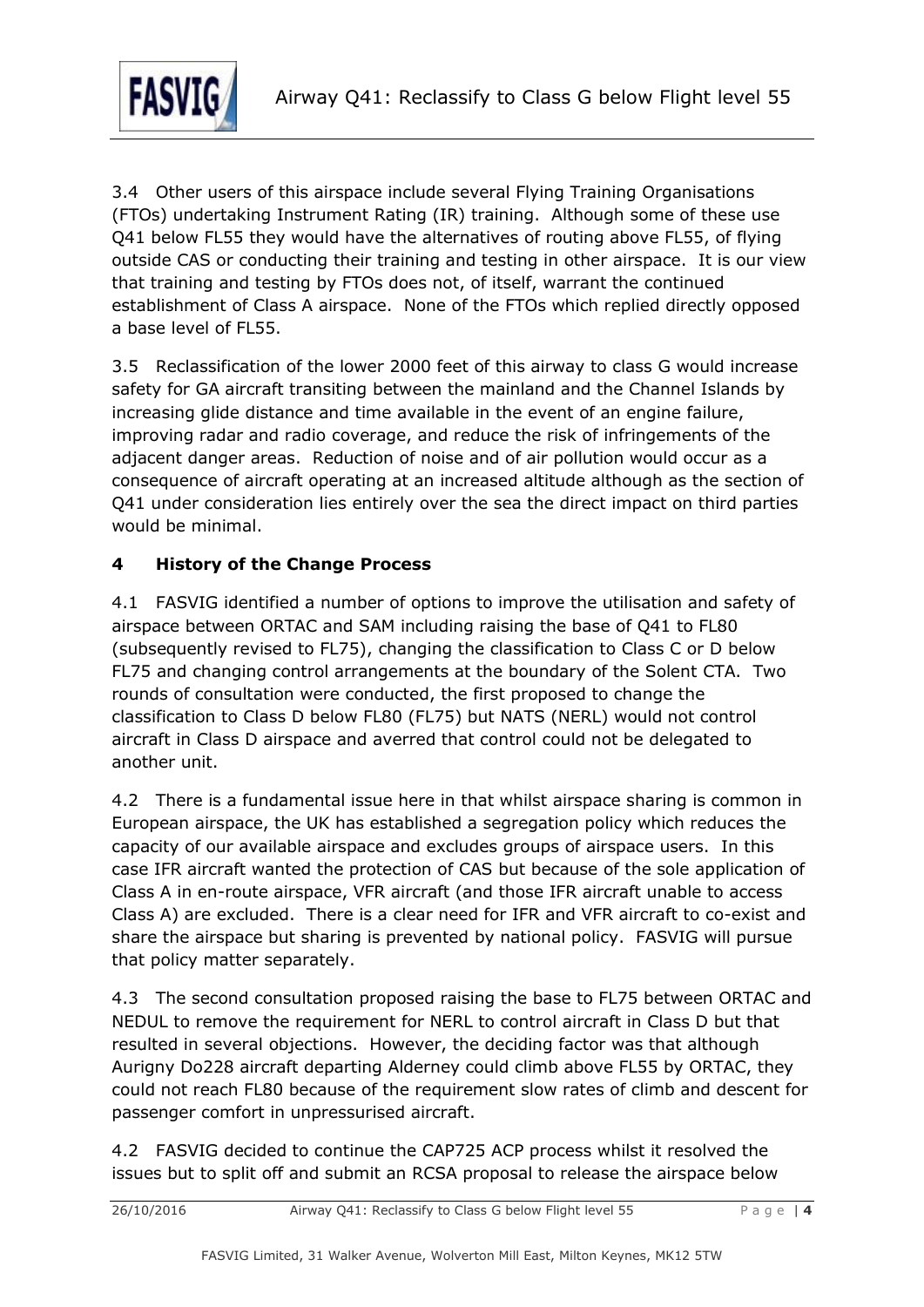

FL55 to Class G to provide an immediate increase in safety, albeit less than had been anticipated. That would increase airspace safety for VFR and IFR GA traffic without disruption or inconvenience to commercial traffic. Once that is implemented, experience on actual vertical profiles of traffic can be assessed with a view to completing the original ACP and providing the full safety improvement.

## **5 Safety and operational impact**

5.1 GA aircraft operating VFR, or IFR where the pilot holds a UK IR(R) cannot fly above flight level 35 for the extent of Q41 between ORTAC and THRED. The current options for the great majority of GA aircraft will therefore be either to remain below flight level 35 under Q41 until within the Channel Islands CTR or to fly at a greater altitude, up to flight level 105 below airway L980, but then to navigate through the small 2.8 NM gap between Q41 and danger area D036. Both options pose additional risks, the former necessitating a long low-level transit over the sea, the latter the possibility of infringement of Q41 or D036. When flying over the sea the overwhelming majority of GA pilots would fly as high as possible so that in the event of an engine malfunction they have time to recover the situation, make a distress call and if necessary prepare their aircraft and passengers for ditching. Following an engine failure, typical light aircraft have a glide angle and speed in the order of 1:7 and 75kts. When flying at 3000ft below Q41 the time available between the point of failure and ditching would be some 2 minutes 45 seconds. The time available before reaching 1000ft, when the emergency actions need to be complete and the aircraft configured for ditching would be some 1 minutes 50 seconds. During that time the single pilot must fly the aircraft and identify and deal with the emergency whilst preparing the aircraft and passengers for ditching. An emergency radio call with an accurate position is also essential to survival. Ideally, single-engine aircraft should fly as high as possible over the sea to maximise safety.

5.2 Increasing the maximum practical cruising altitude from 3000ft to 5000ft doubles the time available for emergency preparation following engine failure. It doubles glide range increasing the options for ditching. Most importantly it also provides increased radar coverage and radio communication range which improves the probability of timely rescue after ditching.

### **6 Activity that might be experienced in the released airspace**

6.1 VFR traffic between the UK and CI airports during July 2014, based on data extracted from AFPEX flight plans was 788, an average of 26 flights daily. No significant increase in this activity is anticipated. Traffic which previously flew below FL55 to the side of Q41 will now be able to fly beneath it reducing congestion and reducing the risk of infringement of Q41 itself and adjacent restricted airspace.

6.2 Other users of Q41 include several Flying Training Organisations (FTOs) undertaking Instrument Rating (IR) training and testing may choose to route through the released airspace or fly within the remaining Q41 Class A airspace.

6.3 Military aircraft which currently cross the Q41 under delegated control of Plymouth Military Radar when using the adjacent ranges may cross the released airspace and MOD is content that the control arrangements would not change